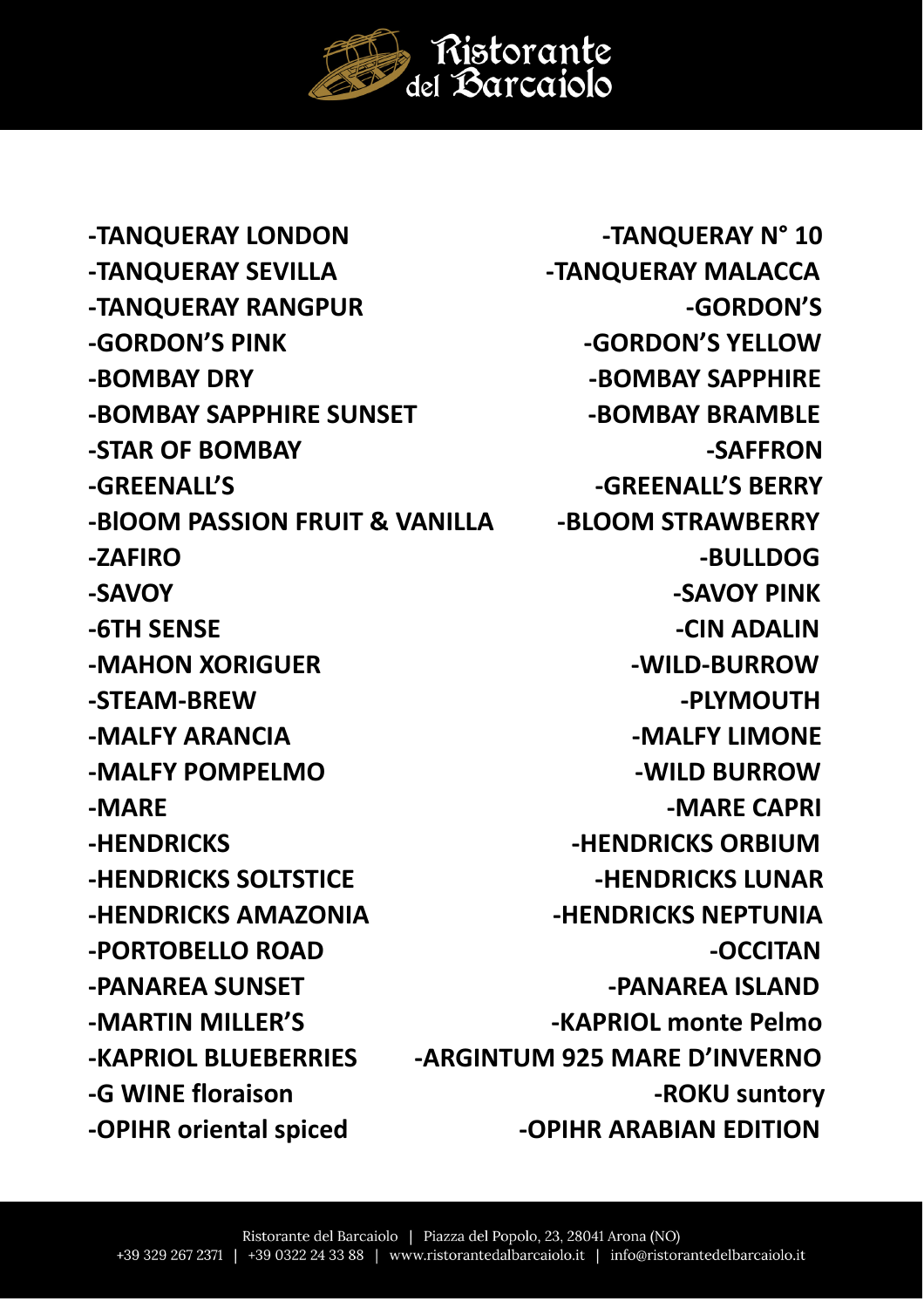

-MARCONI 46 **-MARCONI 42 -CUBICAL PREMIUM -CUBICAL MANGO -CUBICAL KISS -CUBICAL Ultra Premium -SIPSMITH -GERANIUM -VANILLIUM -GINARTE -AG 107,86 DiBaldo -PIERO -MEZZANOTTE -XAMORFOS -CAPRISIUS -J ROSE -DR. GIN -U MAURU -GIASS -NORDES**  -ACQUEVERDI - ACQUEVERDI - PIODAMARA -BARO' GIN **-**NATURA **-VITRO -LUCIUS** -LATITUDINE 45 **-SERI PERVAS -25K MEDITERRANEAN -GEOMETRIE CIVIDAT 1898 -LUZ -CANNABIS SATIVA -UNGAVA -CROSS KEYS** -DUTCH COURAGE APPLE **ACCULUMENT ASSAULT AND ACCULUMENT** ABOBBY'S SCHIEDAM **-TENJAKU -FIFTY POUNDS -GREATER THAN FILL CONSUMING A LIGREATER THAN A LIGREATER THAN** -VOTANIKON - N°209 AMERICAN **-PHARAOHS -CRUXLAND KALAHARI TRUFFLE -MAJOR (ciliegia) -MAJOR DRY -400 CONIGLI CAFFE' - ROSMARINO - CARDAMOMO - PESCA - LAVANDA - DOGES PEPPER - LEMON VERBENA - BASILICO -RD/19 -ORDESANO PREMIUM (pera) -TAGGIASCO EXTRAVIRGIN -THE BOTANIST -BARRISTER RUSSIAN -KIMERUD**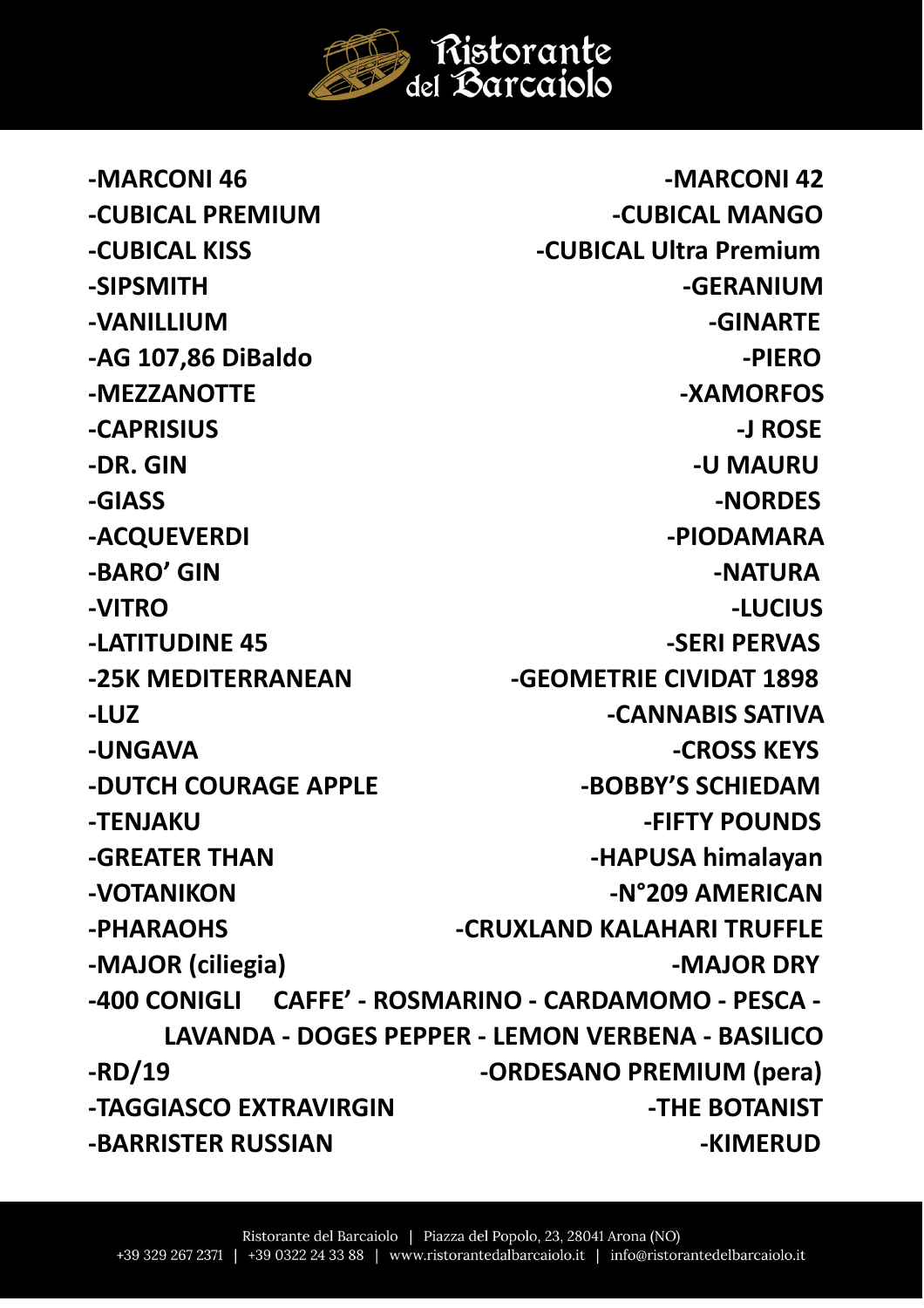Ristorante del Barcajolo

**-DEL PROFESSORE MONSIEUR - LA MADAME - CROCODILE - FIGHTING BEAR -WHITLET NEILL -HANDCRAFTED ORIGINAL - PARMA VIOLET -CANAIMA SMALL BATCH FRAME SCANAIMAS DAKIN** -GIL AUTHENTIC RURAL **AUTHENTIC TORBATO -PRINCIPE DE LOS APOSTOLES MATE - FUERZA GAUCHA -RED DOOR COLOMBIAN BLACK AGED -BROCKMANS -GENEROUS -MR. NERO -FILLIERS CLASSIC -FOUR PILLARS RARE 4th GENERATION -OLD CURIOSITY CHAMOMILE & CORNFLOWER -NO° 3 -OLD CURIOSITY LAVANDER & ECHINACEA** -YU gin **-MONKEY 47 Schwarzwald dry -MONKEY 47 SLOE**  -MONKEY 47 BARREL CUT **A CONTACT A CONTACT A CONTACT A CONTACT A CONTACT A CONTACT A CONTACT A CONTACT A CONTACT A -FILLIERS CLASSIC 28 -FILLIERS PINE BLOSSOM -FILLIERS 28 BARREL AGED -FILLIERS MANDARINO -FILLIERS BATCH 1928 DISTILLERIE D'ESSENCE -301 -ELEPHANT -ELEPHANT ARANCIA E CIOCCOLATO**  -ELEPHANT NAVY STRENGHT FREEPHANT SLOE **-ELEPHANT AGED 2019 L.E.** The contract of the set of the set of the set of the set of the set of the set of the set of the set of the set of the set of the set of the set of the set of the set of the set of the set of the -CITTADELLE EXTREMES OLD TOM NO MISTAKE N°1 -XIBAL -SEIS14 - NEU! MARULA **-SCAPEGRACE CLASSIC -SCAPEGRACE BLACK -SCAPEGRACE GOLD -SOLO WILD -KI NO BI** -ETSU **-AMUERTE BLACK CONTROLLERTE WHITE -AMUERTE RED -AMUERTE BLUE**